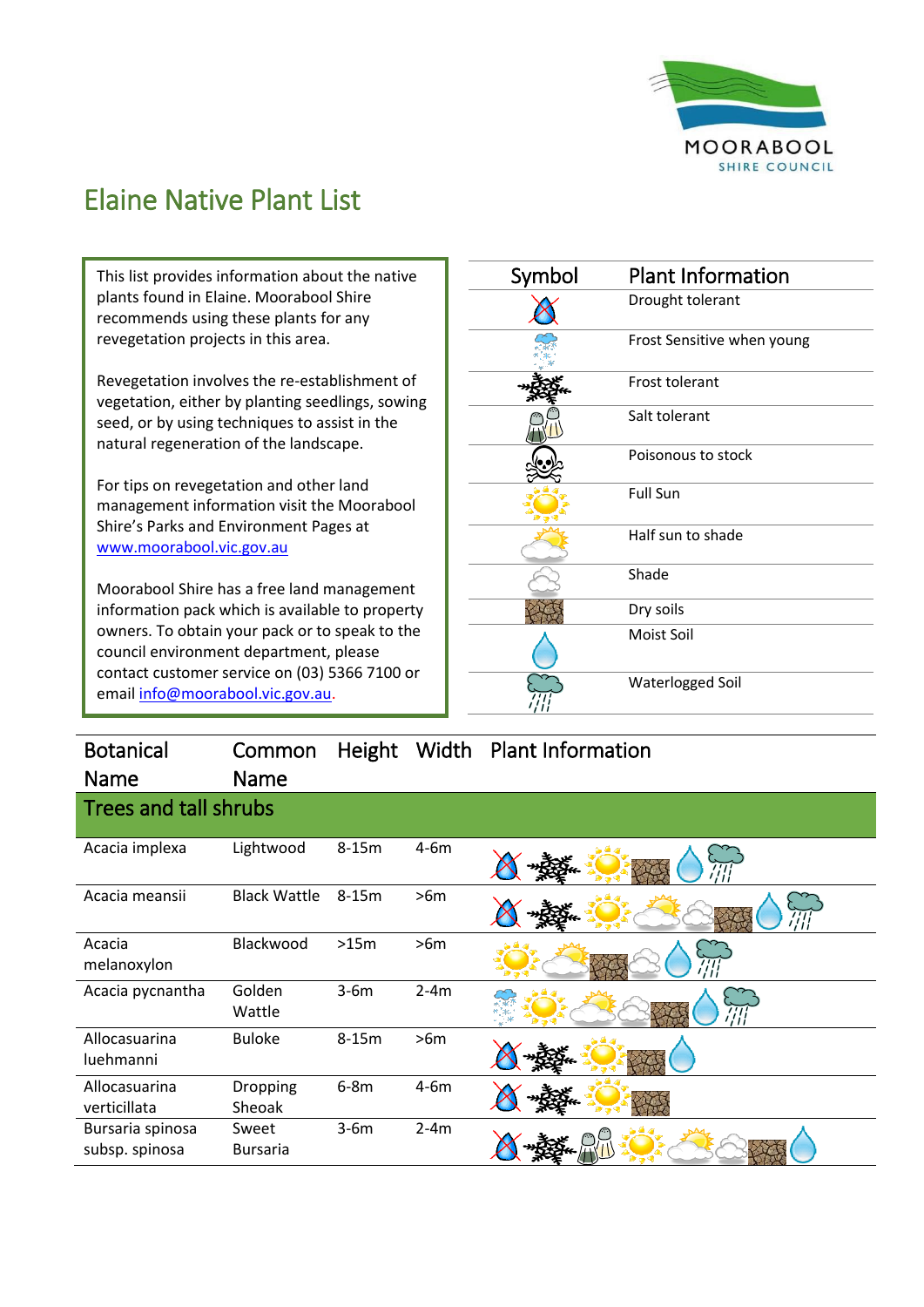

| <b>Botanical</b>                              | Common                        | Height  | Width  | <b>Plant Information</b> |
|-----------------------------------------------|-------------------------------|---------|--------|--------------------------|
| <b>Name</b>                                   | <b>Name</b>                   |         |        |                          |
| Eucalyptus<br>Camaldulensis                   | River red<br>gum              | >15m    | >6m    |                          |
| Eucalyptus<br>leucoxylon subsp.<br>connata    | Melbourne<br>Yellow-gum       | >15m    | >6m    |                          |
| Eucalyptus<br>melliodora                      | <b>Yellow Box</b>             | >15m    | >6m    |                          |
| Eucalyptus<br>macrocarpa                      | Grey Box                      | >15m    | >6m    |                          |
| Eucalyptus ovata<br>var. ovata                | Swamp<br>Gum                  | >15m    | >6m    |                          |
| Eucalyptus<br>pauciflora ssp.<br>pauciflora   | Snowgum                       | $8-15m$ | >6m    |                          |
| Eucalyptus<br>viminalis subsp.<br>cygentensis | Rough-<br>barked<br>Manna-gum | >15m    | >6m    |                          |
| Eucalyptus<br>viminalis subsp.<br>viminalis   | Manna Gum                     | >15m    | >6m    |                          |
| <b>Shrubs</b>                                 |                               |         |        |                          |
|                                               |                               |         |        |                          |
| Acacia acinacea<br>s.l.                       | Gold-dust<br>Wattle           | $1-3m$  | $1-2m$ |                          |
| Acacia paradoxa                               | Hedge<br>Wattle               | $3-6m$  | $1-2m$ |                          |
| Banksia marginata                             | Silver<br><b>Banksia</b>      | $6-8m$  | $4-6m$ |                          |
| Cassinia arcuata                              | Drooping<br>Cassinia          | $1-3m$  | $1-2m$ |                          |
| Cassinia longifolia                           | Shiny<br>Cassinia             | $3-6m$  | $2-4m$ |                          |
| Eremophilia<br>deserti                        | <b>Turkey Bush</b>            | $3-6m$  | $1-2m$ |                          |
| Eutaxia<br>microphylla var.<br>microphylla    | Common<br>Eutaxia             | $1-3m$  | $1-2m$ |                          |
| Leptospermum<br>continentale                  | Prickly Tea-<br><b>Tree</b>   | $3-6m$  | $1-2m$ |                          |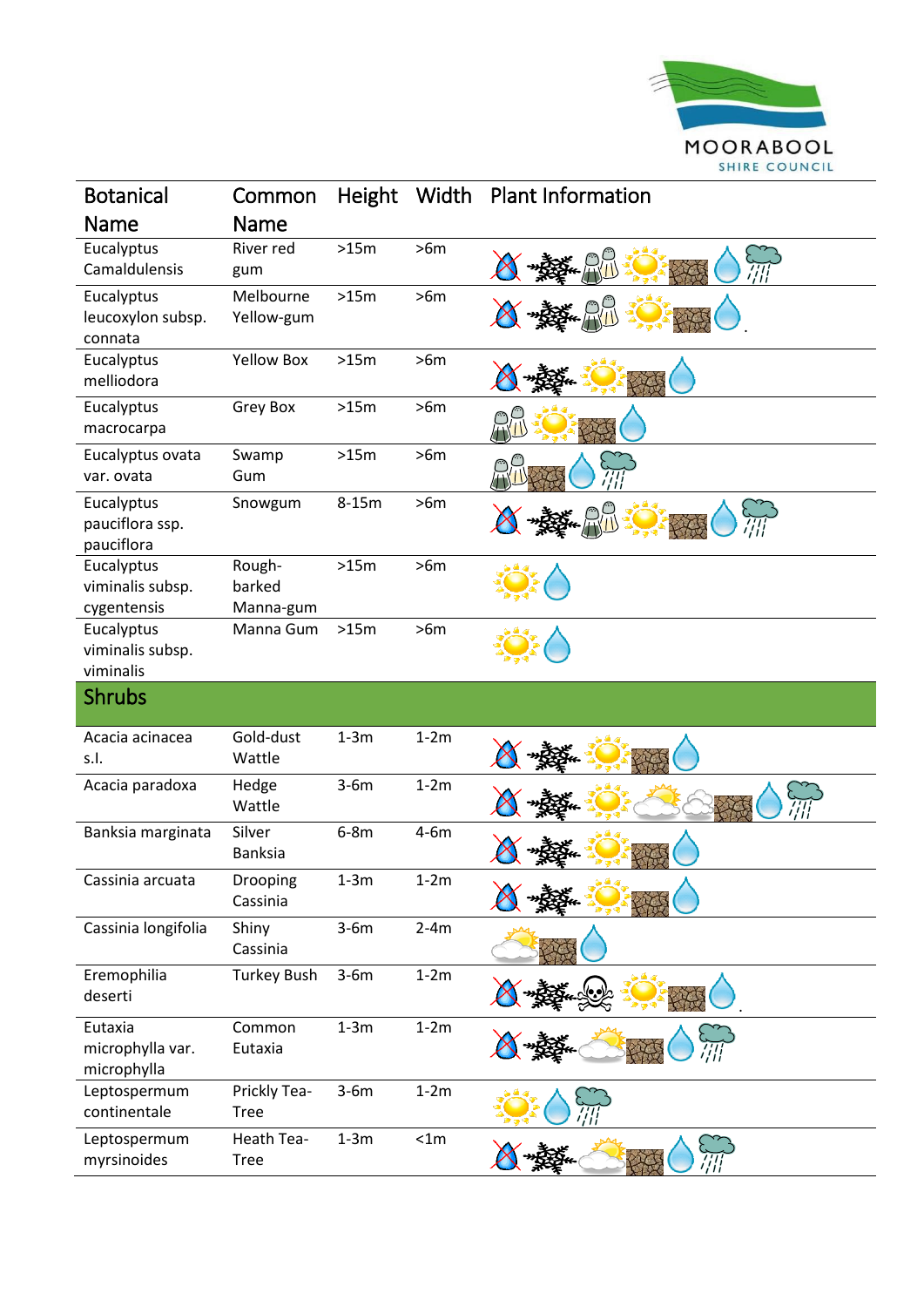

| <b>Botanical</b>                             | Common                              | Height | Width  | <b>Plant Information</b> |
|----------------------------------------------|-------------------------------------|--------|--------|--------------------------|
| Name                                         | Name                                |        |        |                          |
| Melicytus<br>dentatus s.l                    | <b>Tree Violet</b>                  | $3-6m$ | $1-2m$ |                          |
| Pultenaea<br>pedunculata                     | Matted<br>Bush-Pea                  | < 1m   | $2-4m$ |                          |
| Sclerolaena<br>muricata var.<br>muricata     | <b>Black Roly</b><br>Poly           | < 1m   | < 1m   |                          |
| Groundcovers (not grass like)                |                                     |        |        |                          |
| Calocephalus<br>lacteus                      | Milky<br>Beauty-<br>Heads           | < 1m   | < 1m   |                          |
| Chrysocephalum<br>apiculatum s.l.            | Common<br>Everlasting               | < 1m   | $1-2m$ |                          |
| <b>Grasses and Sedges</b>                    |                                     |        |        |                          |
| Austrodanthonia<br>caespitosa                | Common<br>Wallaby<br>Grass          | < 1m   | < 1m   |                          |
| Austrodanthonia<br>duttoniana                | Brown-back<br>Wallaby-<br>grass     | < 1m   | < 1m   |                          |
| Austrodanthonia<br>eriantha                  | Hill Wallaby-<br>grass              | < 1m   | < 1m   |                          |
| Austrodanthonia<br>geniculata                | Kneed<br>Wallaby-<br>Grass          | < 1m   | < 1m   |                          |
| Austrodanthonia<br>induta                    | Shiny<br>Wallaby-<br>Grass          | < 1m   | < 1m   |                          |
| Austrodanthonia<br>laevis                    | Smooth<br>Wallaby-<br>Grass         | < 1m   | < 1m   |                          |
| Austrodanthonia<br>pilosa                    | Velvet<br>Wallaby<br>grass          | < 1m   | < 1m   |                          |
| Austrodanthonia<br>racemosa var.<br>racemosa | Striped<br>Wallaby-<br>Grass        | < 1m   | < 1m   |                          |
| Austrodanthonia<br>setacea                   | <b>Bristly</b><br>Wallaby-<br>Grass | < 1m   | < 1m   |                          |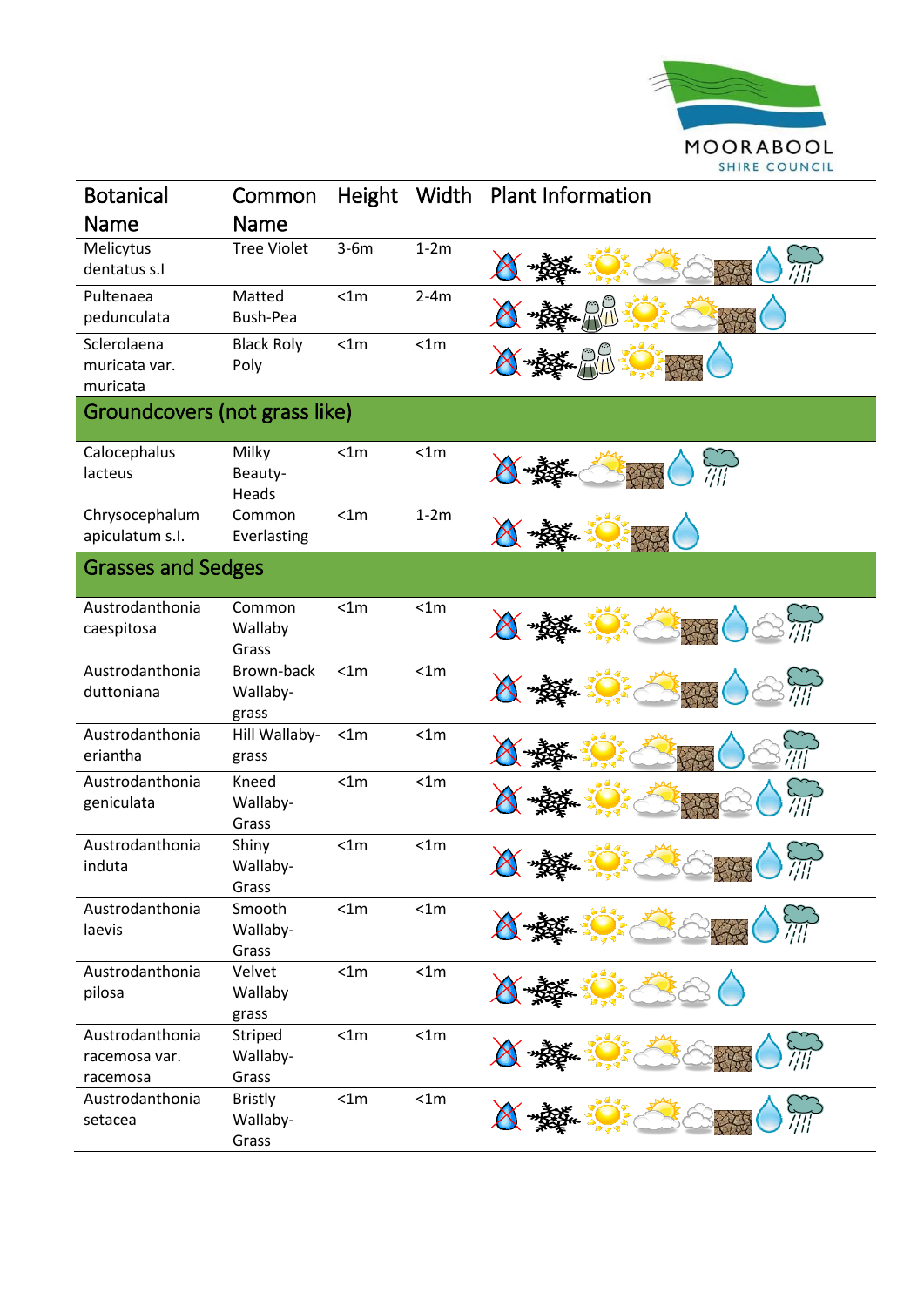

| <b>Botanical</b>                          | Common                       | Height | Width  | <b>Plant Information</b> |
|-------------------------------------------|------------------------------|--------|--------|--------------------------|
| Name                                      | Name                         |        |        |                          |
| Austrostipa<br>bigeniculata               | Kneed<br>Spear-grass         | $1-3m$ | < 1m   |                          |
| Austrostipa mollis                        | Supple<br>Spear-grass        | < 1m   | < 1m   |                          |
| Austrostipa rudis                         | Veined<br>Spear-grass        | < 1m   | < 1m   |                          |
| Austrostipa Scabra                        | Rough<br>Spear-grass         | < 1m   | < 1m   |                          |
| Austrostipa<br>semibarbata                | Fibrous<br>Spear-grass       | < 1m   | < 1m   |                          |
| Carex appressa                            | <b>Tall Sedge</b>            | < 1m   | < 1m   |                          |
| Carex iynx                                | <b>Tussock</b><br>Sedge      | < 1m   | < 1m   |                          |
| Chloris truncata                          | Windmill<br>grass            | < 1m   | < 1m   |                          |
| Juncus flavidus                           | <b>Gold Rush</b>             | < 1m   | < 1m   |                          |
| Juncus pallidus                           | Pale Rush                    | < 1m   | < 1m   |                          |
| Juncus sarophorus                         | <b>Broom Rush</b>            | $1-3m$ | < 1m   |                          |
| Juncus<br>subsecundus                     | Finger Rush                  | < 1m   | < 1m   |                          |
| Lepidosperma<br>laterale                  | Variable<br>Sword-<br>sedge  | < 1m   | < 1m   |                          |
| Lomandra<br>longifolia                    | Spiny-<br>headed<br>Mat-rush | < 1m   | $1-2m$ |                          |
| Microlaena<br>stipoides var.<br>stipoides | Weeping<br>Grass             | < 1m   | < 1m   |                          |
| Poa labillardierei                        | Common<br>Tussock-<br>grass  | < 1m   | < 1m   |                          |
| Poa morrisii                              | Soft<br>Tussock-<br>grass    | < 1m   | < 1m   |                          |
| Poa sieberiana                            | Grey<br>Tussock-<br>grass    | < 1m   | < 1m   |                          |